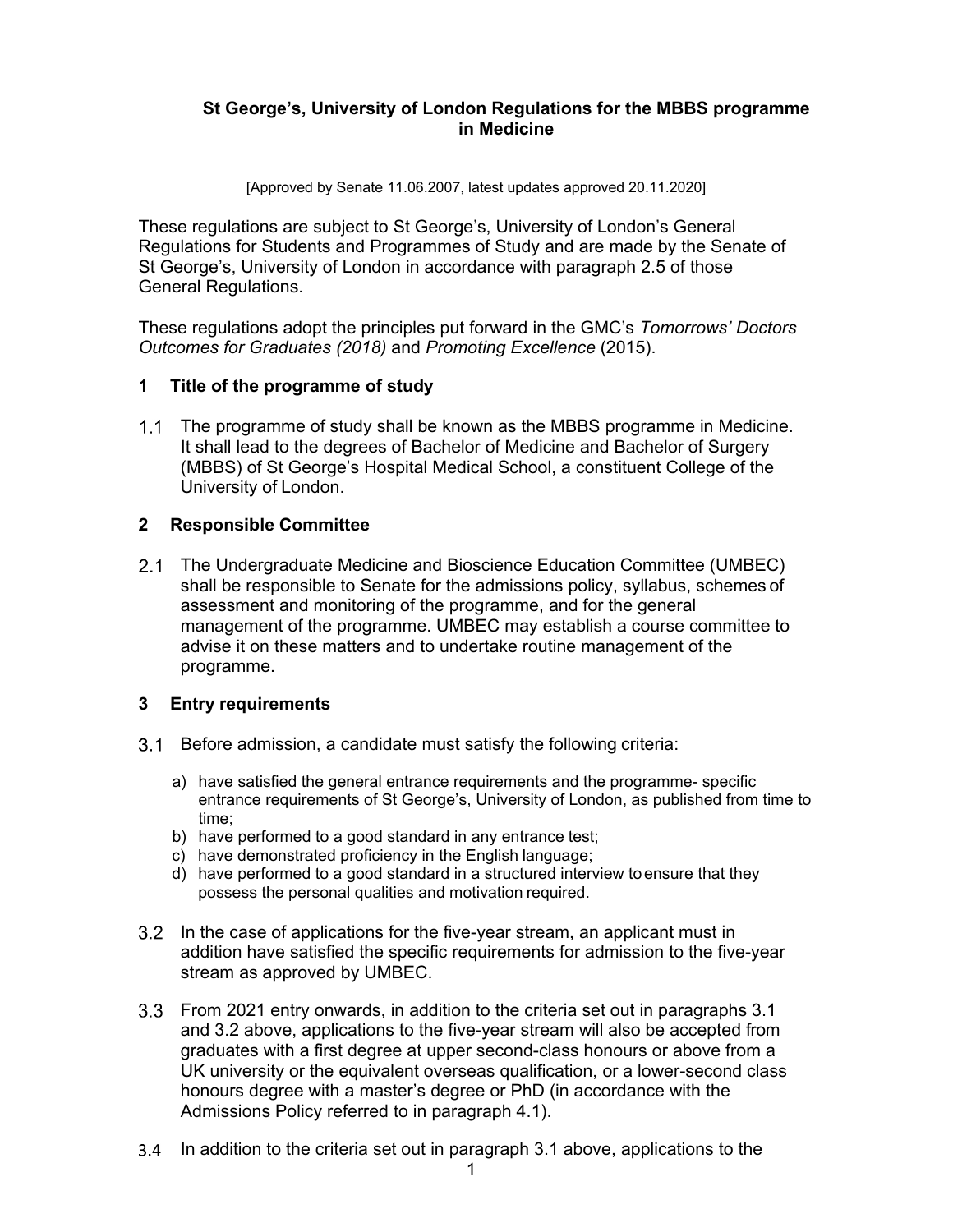four-year stream will be accepted only from applicants who have obtained a first degree with at least upper second-class honours from a UK university or the equivalent overseas, ora lower-second class honours with a master's degree or PhD (in accordance with the Student Selection and Admissions Policy referred to in paragraph 4.1).

- Applications to the MBBS (SGUL) programme shall be made through the Universities and Colleges Admissions Service (UCAS).
- 3.6 Applications to the MBBS (SGUL, Nicosia) programme shall be made directly to the University of Nicosia.
- Applicants to the MBBS (SGUL) programme will be charged a fee for taking the entrance test to cover the costs of that test.

## **4 Admissions Policy**

- UMBEC shall prescribe from time to time admission requirements and the procedures for selecting applicants, including those for applicants seeking admission with advanced standing (see 5.1 below) in accordance with the SGUL Admissions Policy. This Admissions Policy shall be made in accordance with St George's Equality Objectives and Single Equality Scheme.
- A Course Director and an MBBS Admissions Tutor, responsible for admissions to the SGUL programme and for implementing the admissions requirements, shall be appointed and shall be accountable to UMBEC.

### **5 Exemptions and Admission with Advanced Standing**

- The MBBS, in both its four-year and five-year streams, is an integrated programme and all students shall be required to complete all years and modules. Therefore, with the single exception set out in paragraphs 5.2 and 5.3 below, no exemptions from parts of the programme or from assessments on the grounds of previous study shall be permitted.
- 5.2 In accordance with the SGUL Student Transfer Policy, Applicants of Advanced standing may be admitted to Year 2 (Transition (T) Year) of the four-year stream on the basis of having completed a BSc in Biomedical Science at SGUL, via the Clinical Transfer Route. Such applicants for Admission with Advanced Standing must meet the requirements for admission specified for the programme and in the Admissions Policy.
- 5.3 Applicants admitted with Advanced Standing to Year 2 (Transition (T) Year) of the four-year stream shall be exempt from the Year 1 assessments, and from the SSC taken in Year 1.
- Students on the SGUL MBBS and the SGUL/Nicosia MBBS programmes will not ordinarily be permitted to transfer their registration between the two programmes.

## **6 Period of study**

6.1 In accordance with General Medical Council rules and European Union Council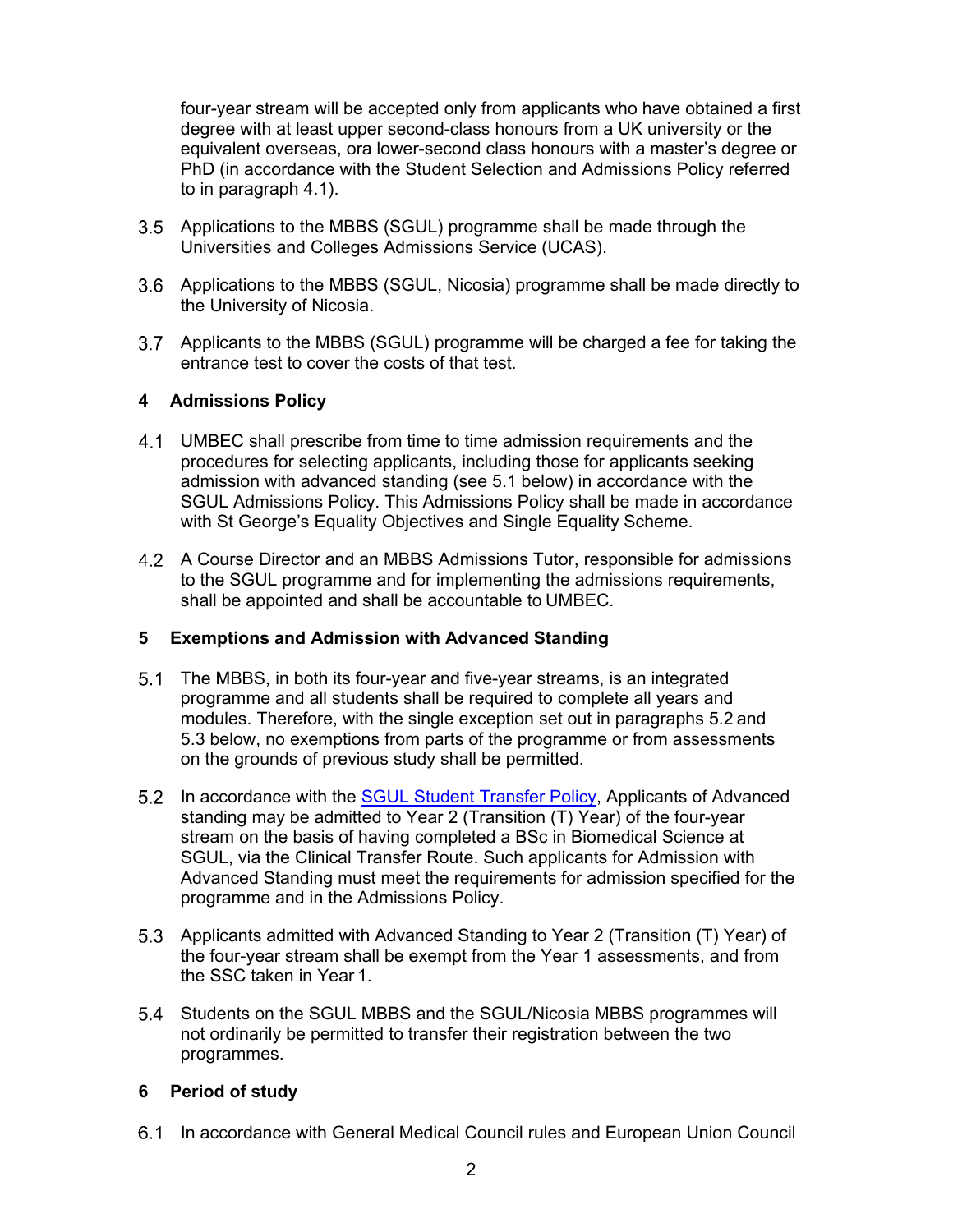Directive 2013/55 Article 24, the MBBS (both four-year and five-year streams) and the F1 Foundation Year 1 following shall, taken together, consist of not less than five years of study and 5500 hours of theoretical and practical instruction.

 Students shall normally be required to complete the course of instruction and complete satisfactorily all the prescribed assessments for the five-year stream within a period of seven academic years (not including any year enrolled on an Intercalated BSc) from initial enrolment, and within six academic years for the four-year stream. Students admitted with Advanced Standing to the Transition (T) Year (known as "clinical transfer students"), shall normally be required to complete the course of instruction and complete satisfactorily all the prescribed assessments for the three year course within a period of five academic years from initial enrolment. This period may be extended in exceptional circumstances in accordance with the *Procedure for Consideration for an Extension to a Maximum Period of Study (Registration Period).* 

### *Five-year stream*

 For the five-year stream, students shall be required to complete not less than five academic years study.

#### *Four-year stream*

 For the four-year stream, students shall be required to complete not less than four academic years study which shall, in accordance with University of London Regulation 1 (Section C), be at least 45 months from initial enrolment to graduation (including any previous study counted towards admission with advanced standing under paragraph 5 above).

### *Interruption of Study*

 Where a student who has taken an interruption of study requires an extension to the period of interruption beyond one year, this request will be reviewed by the Course Director, in accordance with the General Regulations for Students and Programmes of Study, and any iOS Policy approved by the MBBS Course Committee. To ensure students remain able to meet the regulatory and assessment requirements of the programme, the criteria and requirements for return to study may require adjustment as part of the review process. In particular, absence of more than one year from the programme, may require adjustment to the criteria and/or timing of return to the course to ensure currency of knowledge and fitness to study, particularly on clinical placements. Such adjustments remain at the discretion of the Course Director.

### **7 Structure of programme of study**

### 7.1 Overview

### *Five-year stream*

- 7.1.1 This comprises Year 1, Year 2, Year 3 (Transition (T) Year), Year 4 (Penultimate (P) Year) and Year 5 (Final (F) Year).
- 7.1.2 Year 1 and Year 2 are called Clinical Science; Year 3 (T Year), Year 4 (P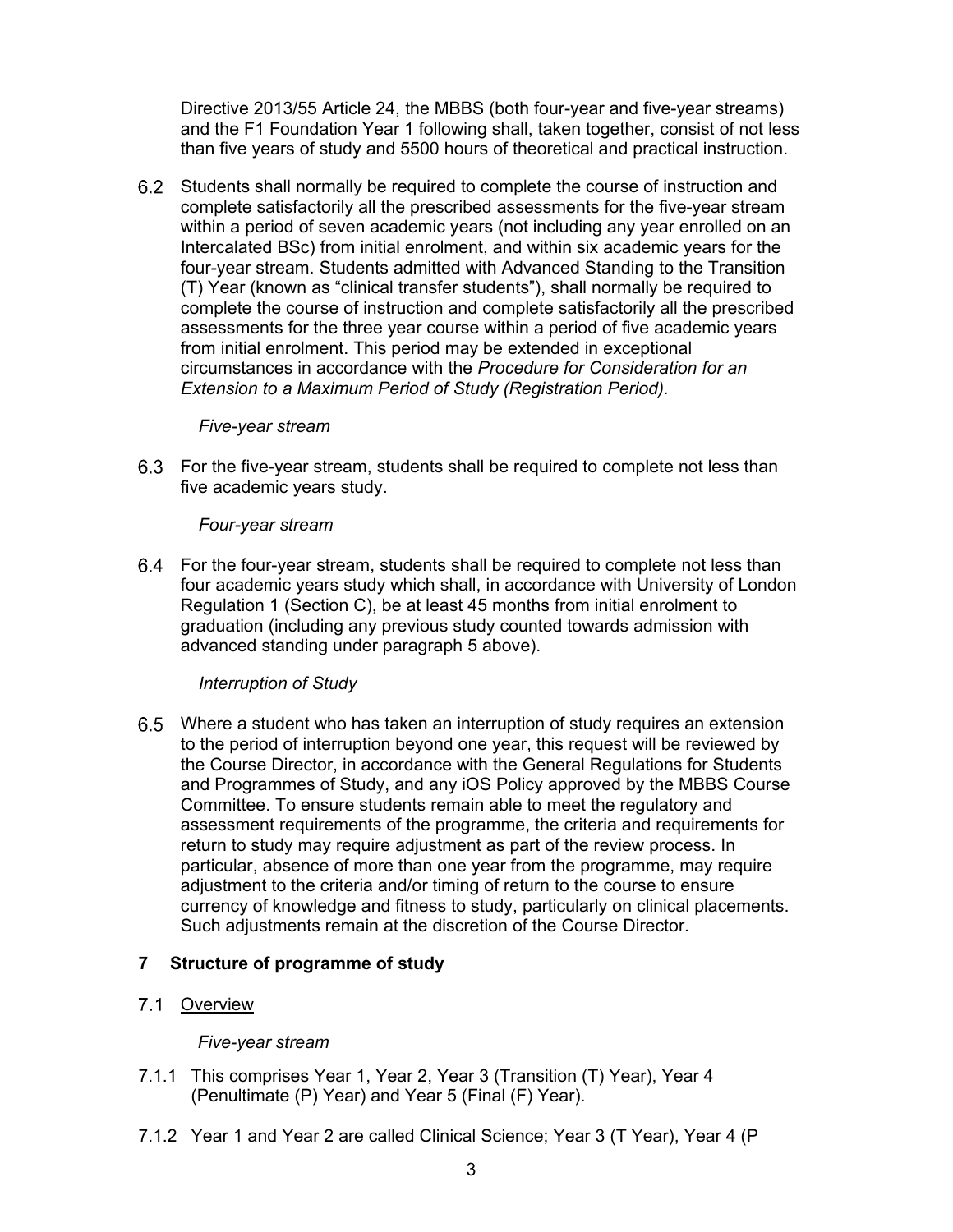Year) and Year 5 (F Year) are called Clinical Practice.

7.1.3 There shall be an Introduction to Medicine in the first semester of the first year (with some shared lectures with students on other health-related degree programmes).

### *Four-year stream*

- 7.1.4 This comprises Year 1, Year 2 (Transition (T) Year), Year 3 (Penultimate (P) Year) and Year 4 (Final (F) Year).
- 7.1.5 Year 1 is called Clinical Science; Year 2 (T Year), Year 3 (P Year) and Year 4 (F Year) are called Clinical Practice.

### *Both streams*

- 7.1.6 The core shall be studied through seven compulsory modules ('modular teaching'), taught during the Clinical Science year(s), and shorter teaching sessions ('non-modular teaching'), taught throughout the programme.
- 7.1.7 Student Selected Components (SSC) shall be studied in the Clinical Science Year(s), the Transition Year and the Final Year of the programme.
- 7.1.8 The final year shall be a period for intensive clinical experience.
- 7.2 Themes

The programme shall be a fully-integrated course which consists of three main curricular themes which are overtly studied throughout:

Basic and Clinical Sciences (BCS) Professional Skills Patients, Populations and Society (PPS)

### 7.3 Modules

- 7.3.1 In the Clinical Sciences year, the programme shall be divided into seven modules, each of which covers all three themes. The modules are:
	- Introduction to Medicine (MBBS5)/ Foundation of Clinical Science (MBBS 4)
	- Life Control
	- Life Cycle
	- Life Maintenance
	- Life Protection
	- Life Structure
	- Life Support

In T year, four synoptic modules cover this content

- Foundation of Clinical Practice
- Mechanisms of Disease
- Body Systems
- Specialities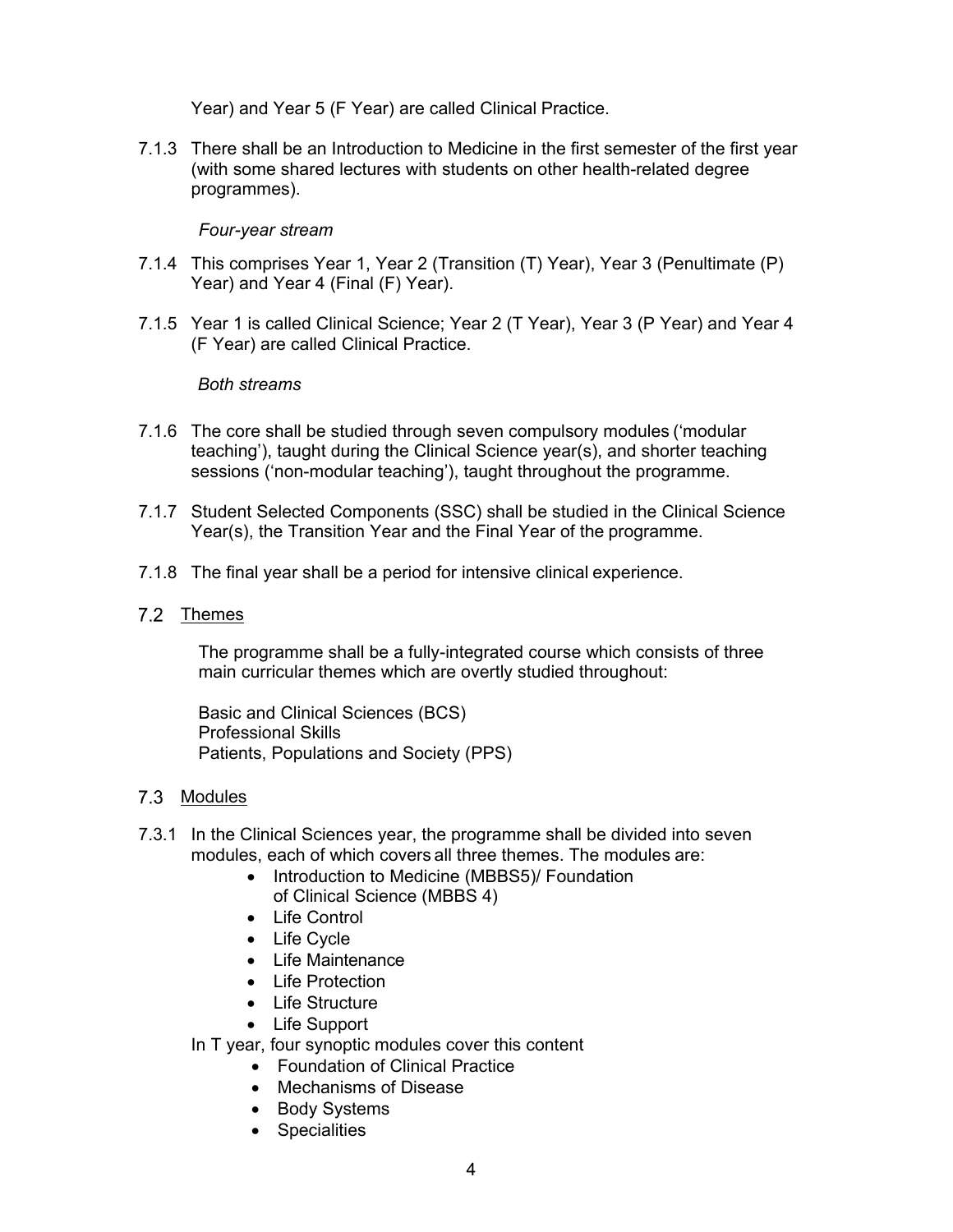7.3.2 The modules are repeated in cycles through the programme of study, as follows:

| Five-year stream |                                                                                                                           |
|------------------|---------------------------------------------------------------------------------------------------------------------------|
| First pass       | Semester 1 Introduction to Medicine (includes some<br>shared lectures with students from other healthcare<br>professions) |
| Second pass      | Semesters 2, 3 & 4                                                                                                        |
| Third pass       | vear                                                                                                                      |
| Four-year stream |                                                                                                                           |
| First pass       | Terms 1, 2 & 3                                                                                                            |
| Second pass      | year                                                                                                                      |

## 7.4 Credit accumulation

- 7.4.1 The MBBS degree is a FHEQ (Framework for Higher Education Qualifications (QAA)) Level 7 qualification.
- 7.4.2 The MBBS programme is not credit rated.

## 7.5 Clinical Science (Years 1 and 2) five-year stream

The structure of the Clinical Science years (Years 1 and 2) of the five-year stream shall be as follows:

- Semester 1 (Year 1) –Introduction to Medicine all six subsequent modules will be studied
- Semester 2 (Year 1) Life Support and Life Maintenance modules will be studied
- Semester 3 (Year 2) Life Structure and Life Control modules will be studied
- Semester 4 (Year 2) Life Protection and Life Cycle modules will be studied
- There will be short attachments in General Medicine, General Surgery and Radiology/Geriatrics in semesters 2, 3 and 4, and a series of half day attachments in general practice during the two years.

### 7.6 Clinical Science (Year 1) four-year stream

The structure of the Clinical Science year (Year 1) of the four-year stream shall be as follows:

- Term 1 (Year 1) Foundation of Clinical Science, Life Support and Life Maintenance modules will be studied
- Term 2 (Year 1) Life Protection and Life Cycle modules will be studied
- Term 3 (Year 1) Life Structure and Life Control modules will be studied

## 7.7 Transition (T) Year

The structure of the Transition Year shall be as follows:

*Introduction to T Year* – there will be a 3-week block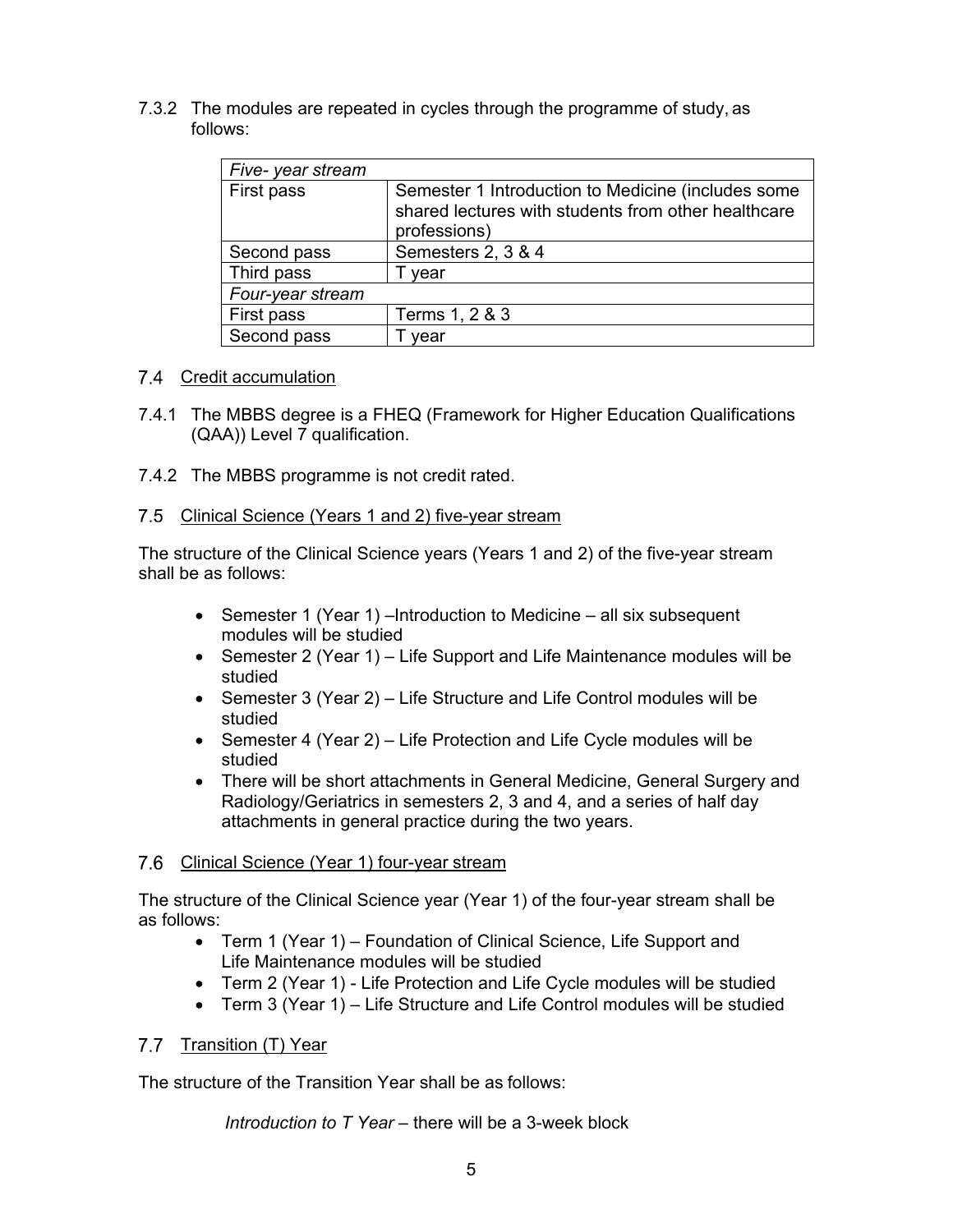*Clinical Science* – there will be three 5-week blocks of Problem Based Learning (PBL)

*Clinical Practice* – there will be three 5-week clinical attachments in:

- Hospital Medicine
- Hospital Surgery
- General Practice

*SSC* – there will be one 3-week block of SSCT

## 7.8 Penultimate (P) Year

The structure of the Penultimate Year shall be as follows.

There will be clinical attachments:

- Introduction to Clinical Practice (four weeks in blocks of 0.5 to 1 week each)
- Integrated Medical Specialties and AMU (10 weeks)
- Integrated Surgery Specialties and Palliative Care (10 weeks)
- Obstetrics & Gynaecology (5 weeks)
- Paediatrics (5 weeks)
- Neurology (5 weeks)
- Psychiatry (5 weeks)

# 7.9 Final (F) Year

- 7.9.1 The final year shall be a preparation for becoming an F1 doctor. The final year shall be a period for intensive clinical experience and honing of clinical skills.
- 7.9.2 The Final Year shall include the following periods of study and clinical attachments:
	- Advanced Clinical Practice (ACP) (one week)
	- Assistantship General Practice attachment (5 weeks)
	- Assistantship Medicine attachment (5 weeks)
	- Assistantship Surgery attachment (5 weeks)
	- A&E attachment (4 weeks)
	- Anaesthetics/Critical Care attachment (4 weeks)
	- Final Year SSC (SSC FY1) (180 hours in a single 4-5 week block)
	- Public Health attachment (2 weeks)
	- Final Year Elective (SSCFY2, 9 weeks allocated, minimum  $5<sup>1</sup>$  weeks required)
- 7.9.3 Following the Final Year Elective, there will be preparation for F1 posts.

7.9.4 A student may be required to forego the student arranged Final Year Elective if

<sup>1</sup> For the majority of students this will be a 5 week block undertaken during May/June of the final year. For students commencing the program, or entering F year from August 2021 onwards, where an April date of award is required, such as for North America bound students, an equivalent period (180 hours) may be undertaken flexibly between end of P year and March of Final Year if they have been approved for this option by the Academic Lead for SSCFY2 (electives).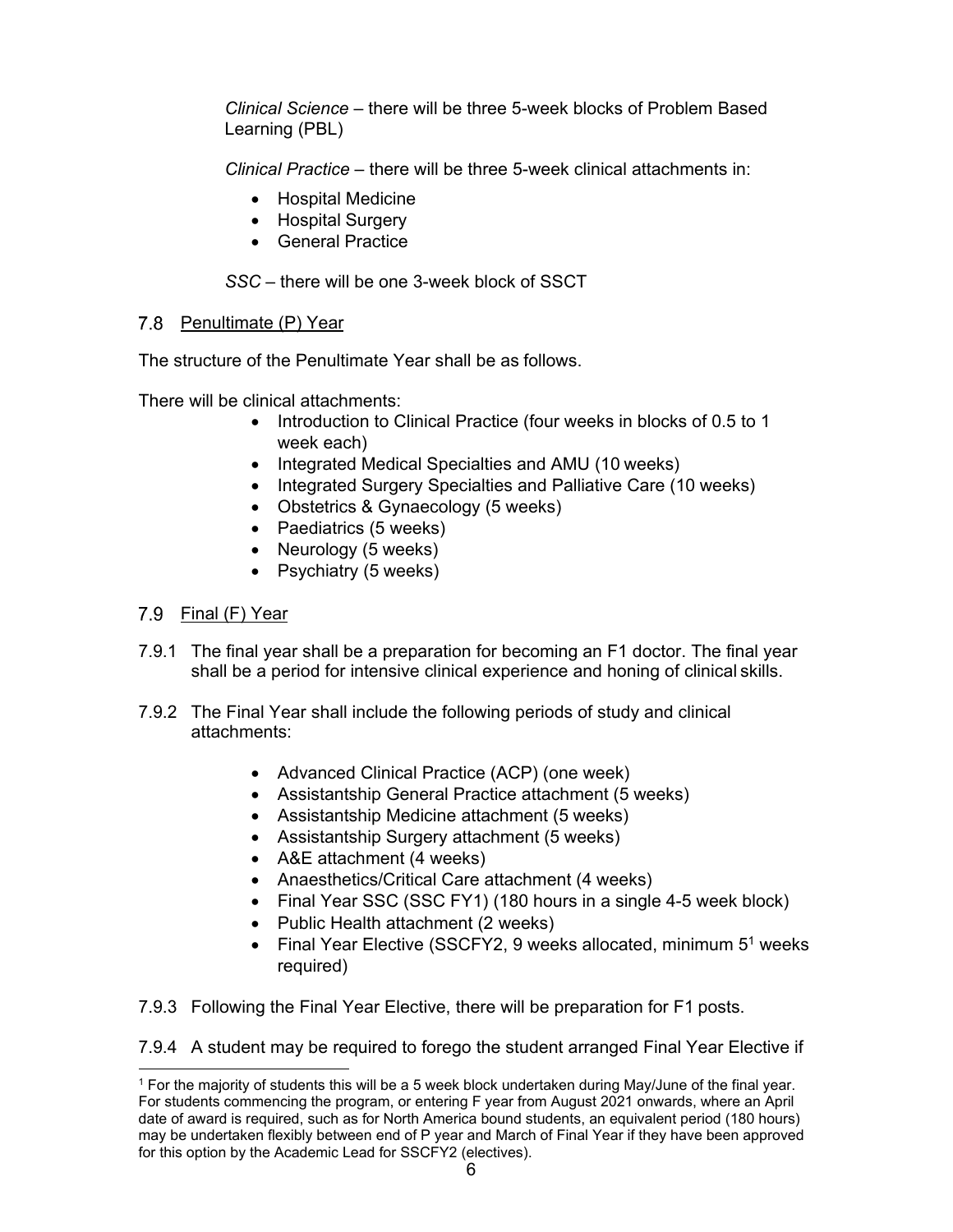this period before the resit assessment is instead required for attendance at remediation, clinical attachment(s) or resitting the Final Year SSC (SSC FY).

## 7.10 Student Selected Components

- 7.10.1 The aim of the Student Selected Components (SSC) programme shall be to allow students to study in depth areas of particular interest to them, building up a broad range of experience. Students shall be expected to: learn about and begin to develop and use research skills, have greater control over their own learning and develop their self-directed learning skills, study, in depth, topics of particular interest outside the core curriculum, develop greater confidence in their own skills and abilities, present the results of their work verbally, visually or in writing and consider potential career paths.
- 7.10.2 The components of the SSC programme shall be as follows:

## *Clinical Science (five-year stream)*

- Students shall take a Foundation SSC (FSSC) in Year 1. This shall be designed to prepare students for effective self-directed study
- Students shall take one SSC in Year 2.

## *Clinical Science (four-year stream)*

- Students shall undertake one SSC across the whole year. *Transition Year* 
	- Students shall undertake one SSC, being a three -week block.

### *Final Year*

 Students shall undertake two SSCs, Both will be a minimum of 180 hours each, with at least one (SSC FY1) undertaken in a solid block.

### **8 Assessment and Student Progress**

- 8.1 Formative and Summative Assessments
- 8.1.1 Students will be required to take Formative Assessments throughout the programme, which shall be for the information of the student and his or her teachers. The marks or grades obtained at such assessments shall not contribute to decisions concerning progress, although attendance at these assessments is mandatory.
- 8.1.2 Summative assessments are those directly contributing to progression through the programme.
- 8.1.3 Assessment shall be by a variety of methods which may include in-course assessment, written tests, practical and clinical assessments or such other forms of assessment as are specified in the Scheme of Assessment.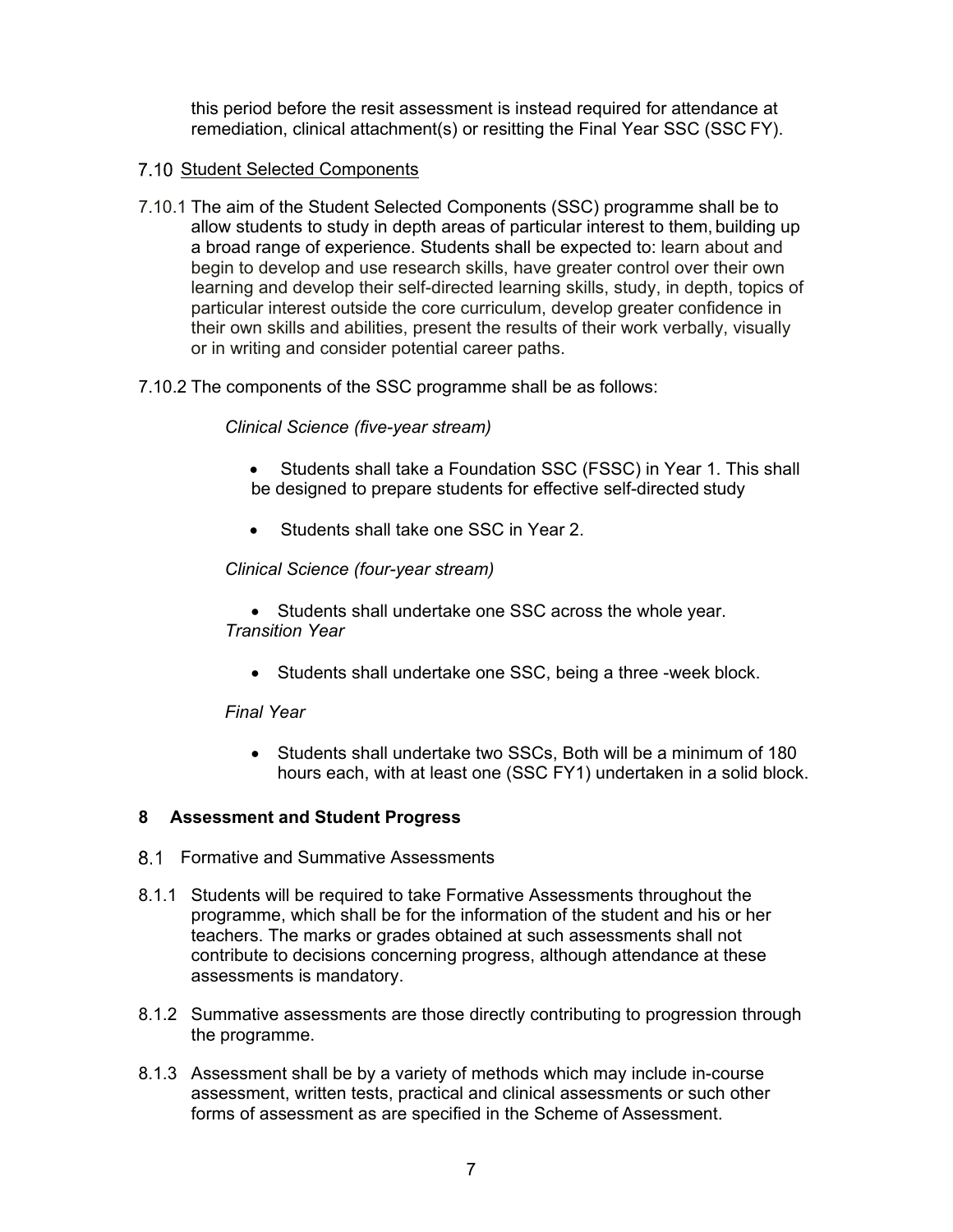- 8.2 Student progress
- 8.2.1 The MBBS shall have a number of progression points. In order for a student to proceed to the next stage of the programme s/he shall have satisfactorily completed the assessments set out in the Scheme of Assessment. The progression points shall be as follows:
	- From five-year stream Clinical Science year 1 to Clinical Science year 2
	- From five-year stream Clinical Science year 2 to the Transition year
	- From four-year stream Clinical Science year 1 to the Transition year
	- From the Transition year to the Penultimate year
	- From the Penultimate year to the Final year
	- From the Final year to the Final Year examination period for MBBS students who are North America bound and who have completed the longitudinal SSCF.
	- From the Final year examination period to the Final Year SSC FY2 ( Elective ) and graduation for students who are not bound for residencies in North America
- 8.2.2 Before entry to any of the assessments a student must have made satisfactory progress in the course to date. Satisfactory progress shall include: pass performance in the MBBS assessments; an acceptable level of attendance and participation in group work and other such activities; compliance with deadlines for submission of written work; an acceptable level of professional behaviour and compliance with the regulations of SGUL. Students making unsatisfactory progress may be required to undertake additional study.
- 8.3 Student Selected Components
- 8.3.1 Each Student Selected Component will be marked in accordance with the process set out in the Scheme of Assessment. Detailed criteria for these grades will be set out in the Scheme of Assessment.
- 8.3.2 The Student Selected Components occurring in the programme shall be regarded as part of the assessment for the progression point. The Scheme of Assessment shall specify the arrangements for re-entry in the event of unsatisfactory performance.

### **9 Schemes of Assessment**

- UMBEC shall, in accordance with the General Regulations paragraph 7, prescribe from time to time a Scheme of Assessment for each part of the assessment specified in paragraph 8.2 above, which conforms to the general provisions of section 8 above and section 10 below concerning re-sit assessments.
- Each Scheme of Assessment shall detail the types of assessment to be used, the general timing of these assessments, marking schemes, marking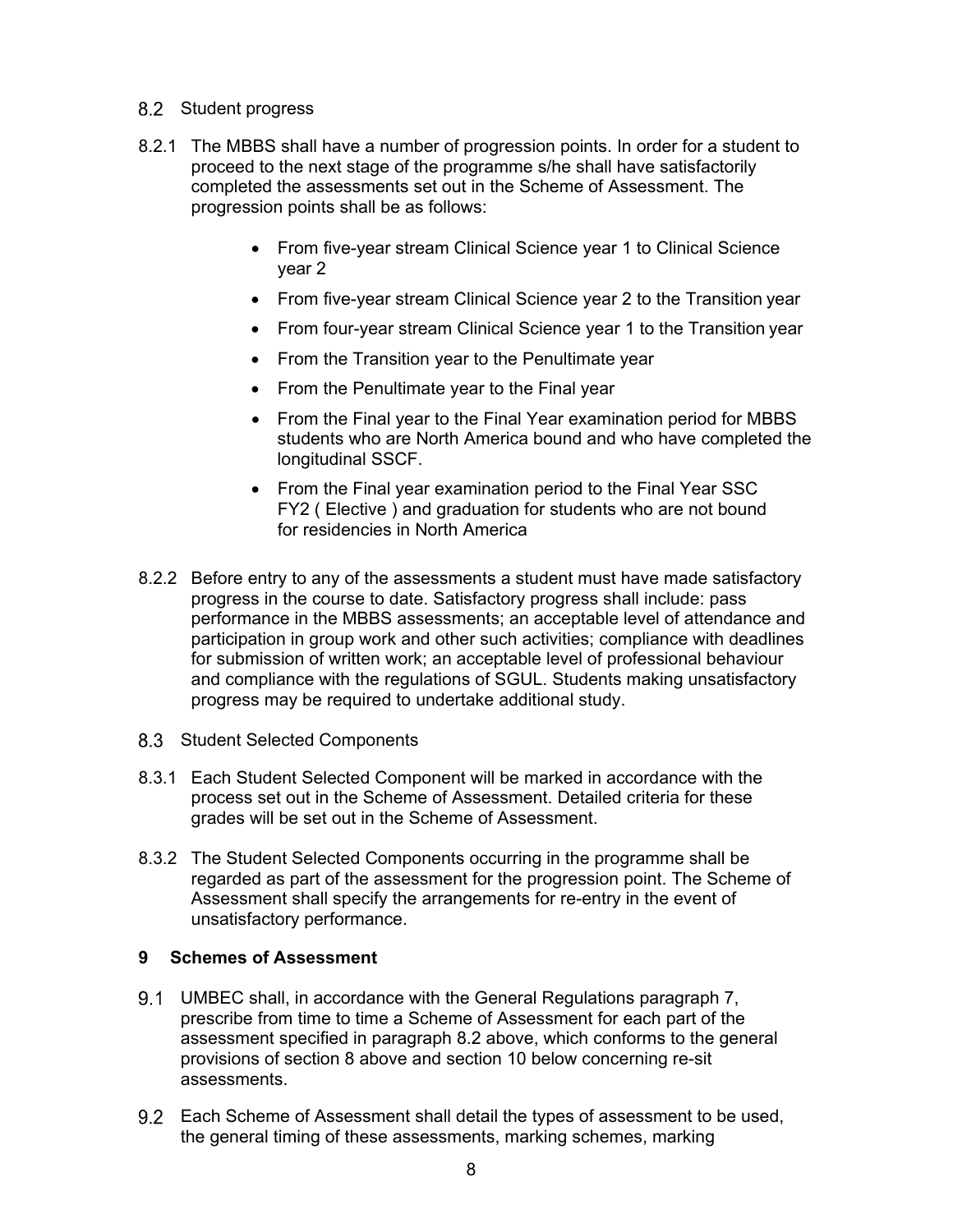procedures, and how each assessment element contributes to an overall assessment mark. It shall also specify which elements may be re-submitted or re-sat independently of other elements.

#### **10 Re-entry to assessments**

- 10.1 A student will be permitted to re-enter a summative assessment on one occasion as of right, unless specified to the contrary in the Scheme of Assessment.
- 10.2 A third (final) attempt at a summative assessment shall be at the discretion of a Discretionary Panel of the Senate under the provisions of paragraph 4.10 of the General Regulations and established under the *Procedure for consideration for a final discretionary attempt at an assessment*.
- 10.3 A student may only be considered by ONE Discretionary Panel during the MBBS Programme.
- 10.4 A student who, having failed a summative assessment and having used all of her/his automatic re-sit attempts, is not granted a third (final) attempt at that assessment under paragraph 10.2 above, will not be permitted to continue on the programme.
- 10.5 A student who, having failed a summative assessment and having used all of her/his automatic re-sit attempts, and having been granted previously a third (final) attempt at a summative assessment, will not be permitted to continue on the programme.
- 10.6 A further period of study may be prescribed prior to re-entry to an assessment. This shall normally be satisfied by continued attendance on the course and/or remediation.
- 10.7 In determining decisions concerning re-entry to assessments for reasons of mitigating circumstances (General Regulation 11.11(ii)), the Board of Examiners may deem the affected entry to be not valid.

### **11 Award of qualification**

11.1 To be awarded the degrees of Bachelor of Medicine and Bachelor of Surgery, a student shall have completed the course of study prescribed above and have passed all assessments prescribed above (including any exemptions under section 5 above).

### **12 Alternative qualifications**

12.1 A student who leaves the programme, not having taken an Intercalated BSc degree, may be awarded an Undergraduate Certificate in Human Life Sciences, an Undergraduate Diploma in Human Life Sciences, a BSc ordinary (nonhonours) degree in Human Life Sciences or a BSc (honours) degree in Human Life Sciences. The detailed criteria for the award of that qualification, and the rules for classification of degrees, will be determined by the Scheme of Assessment.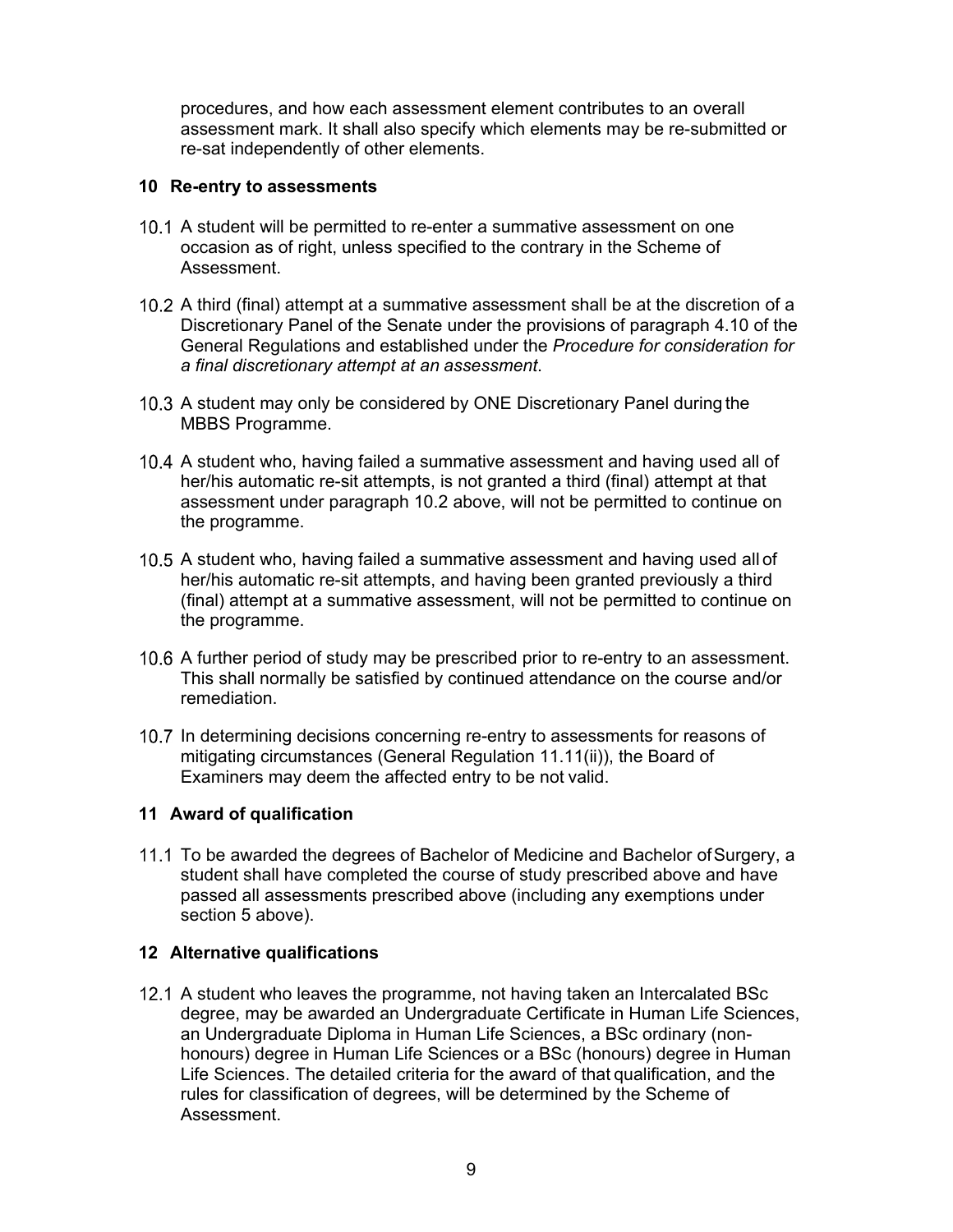12.2 The title of any award made under paragraph 12.1 may exceptionally be changed better to reflect the study undertaken by the student. The criteria for this will be set out in the Scheme of Assessment.

## **13 Honours and distinctions**

- 13.1 The MBBS degrees are honours degrees but are awarded without classification.
- 13.2 Marks of Merit and Distinction
- 13.2.1 Students awarded the degrees of MBBS may, on the basis of outstanding performance in assessments, be awarded either Marks of Merit or Marks of Distinction in the following areas:
	- Medical Sciences (on performance in Years 1 and 2 (of the Five-year stream) or Year 1 (of the Four-year stream))
	- Clinical Science (on performance in the assessments in the Transition Year)
	- Clinical Specialties (on performance in the assessments in the Penultimate Year)
	- Clinical Practice (on performance in the assessments in the Final Year)
- 13.2.2 Criteria for the award of Marks of Merit and Distinction shall be prescribed in the Schemes of Assessment.

## **14 Date of award of qualification**

14.1 The date of the award of the degrees to successful students will be the date of the meeting of the Board of Examiners that ratifies the final year assessment results.

The meeting at which the Board of Examiners ratifies degree awards will take place immediately before the Final Year Elective period (by end of April). The formative and summative elements of the assessment for the Final Year Elective is defined in the Scheme of Assessment.

## **15 Syllabus**

 A detailed syllabus for each module/attachment in each year will be prescribed by UMBEC and published to staff and students.

## **16 Board of Examiners**

- 16.1 Assessments for the MBBS Programme shall be held under the authority of a Board of Examiners for the MBBS degrees. The Board of Examiners shall be appointed annually for the period 1 October – 30 September.
- 16.2 Each sub-board of the main Board (one for each progression point described in paragraph 8.2.1 above) shall comprise:
	- A Year Lead
	- At least five other Internal Examiners drawn from a range of disciplines